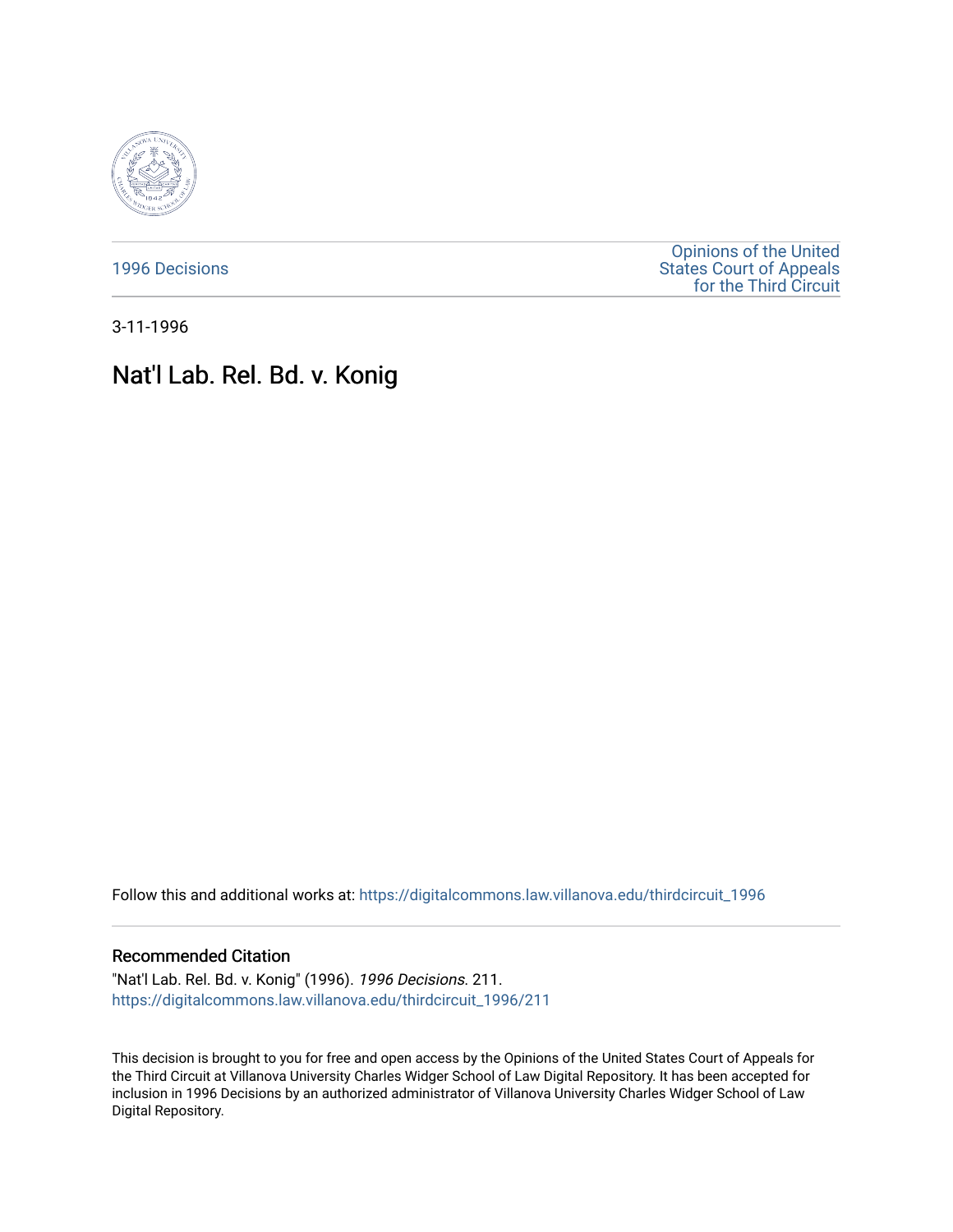UNITED STATES COURT OF APPEALS FOR THE THIRD CIRCUIT

Nos. 95-3085 and 95-3129

NATIONAL LABOR RELATIONS BOARD

Petitioner

v.

MICHAEL KONIG t/a NURSING HOME CENTER AT VINELAND Respondent/ Cross-Petitioner

\* COMMUNICATIONS WORKERS OF AMERICA, AFL-CIO Intervenor-Petitioner

\*(Granted as per Court's 4/7/95 Order)

On Application for Enforcement of an Order of the National Labor Relations Board

Argued October 30, 1995

BEFORE: NYGAARD, ALITO and SAROKIN, Circuit Judges

(Opinion filed March 11, 1996)

 Linda J. Dreeben John D. Burgoyne (argued) Aileen A. Armstrong Angela Washington National Labor Relations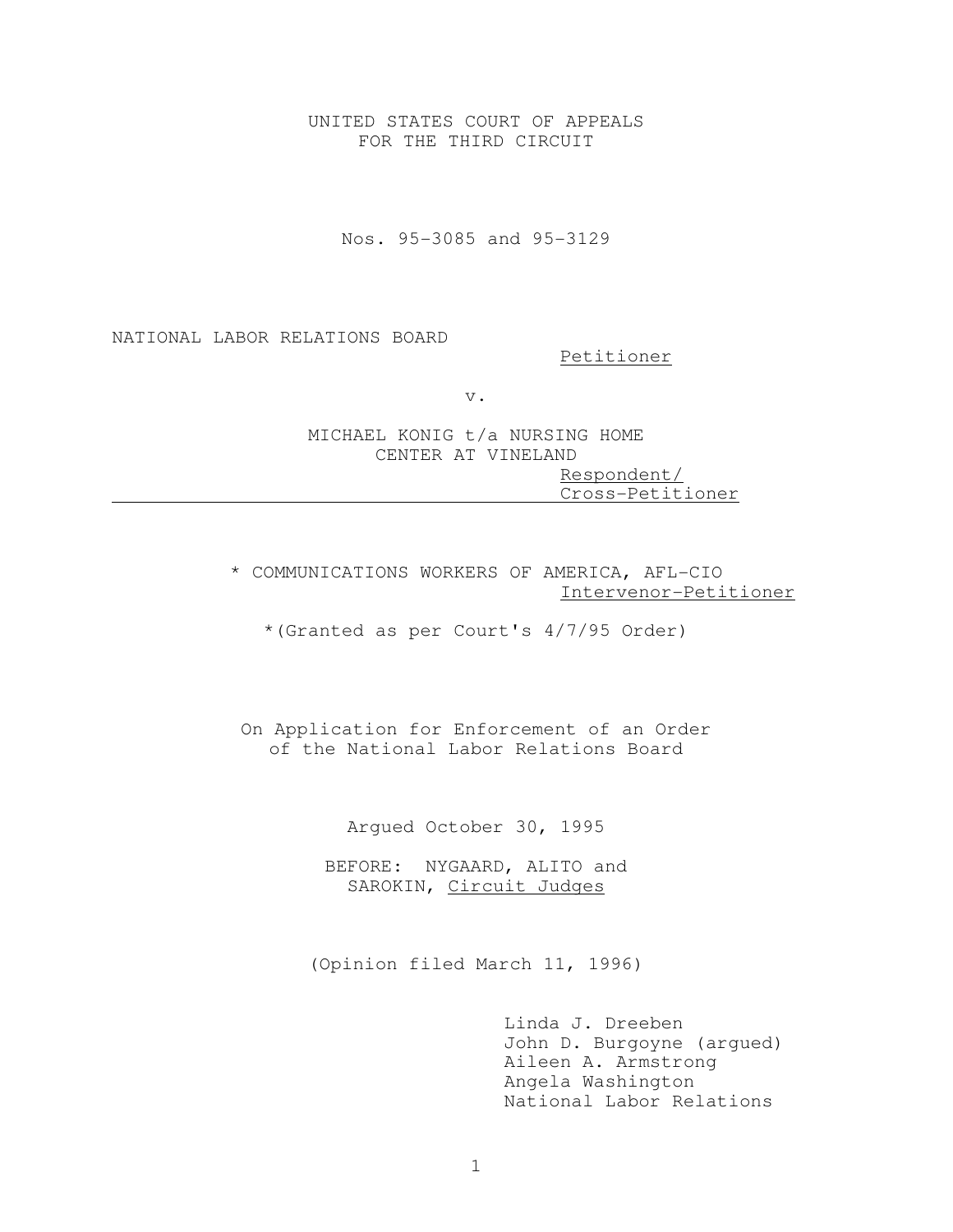Board 1099 14th St., NW Suite 8101 Washington, DC 20570

Attorneys for Petitioner

 Steven P. Weissman Weissman & Mintz One Executive Drive, Suite 200 Somerset, NJ 08873

Attorney for Intervenor

 David Lew (argued) Peckar & Abramson, P.C. 70 Grand Avenue River Edge, NJ 07661

> Attorney for Respondent/ Cross-Petitioner

## OPINION OF THE COURT

## SAROKIN, Circuit Judge:

 This case comes before this court on an application of the National Labor Relations Board ("NLRB" or "the Board") to enforce an Order against Michael Konig t/a Nursing Center at Vineland ("the Home") to cease and desist from engaging in unfair labor practices. The Board had issued a Decision and Order concluding that the Home had violated sections  $8(a)(1)$ ,  $(3)$ ,  $(4)$  and  $(5)$  of the National Labor Relations Act ("NLRA"), 29 U.S.C. §§158(a)(1), (3), (4) & (5), by committing unfair labor practices against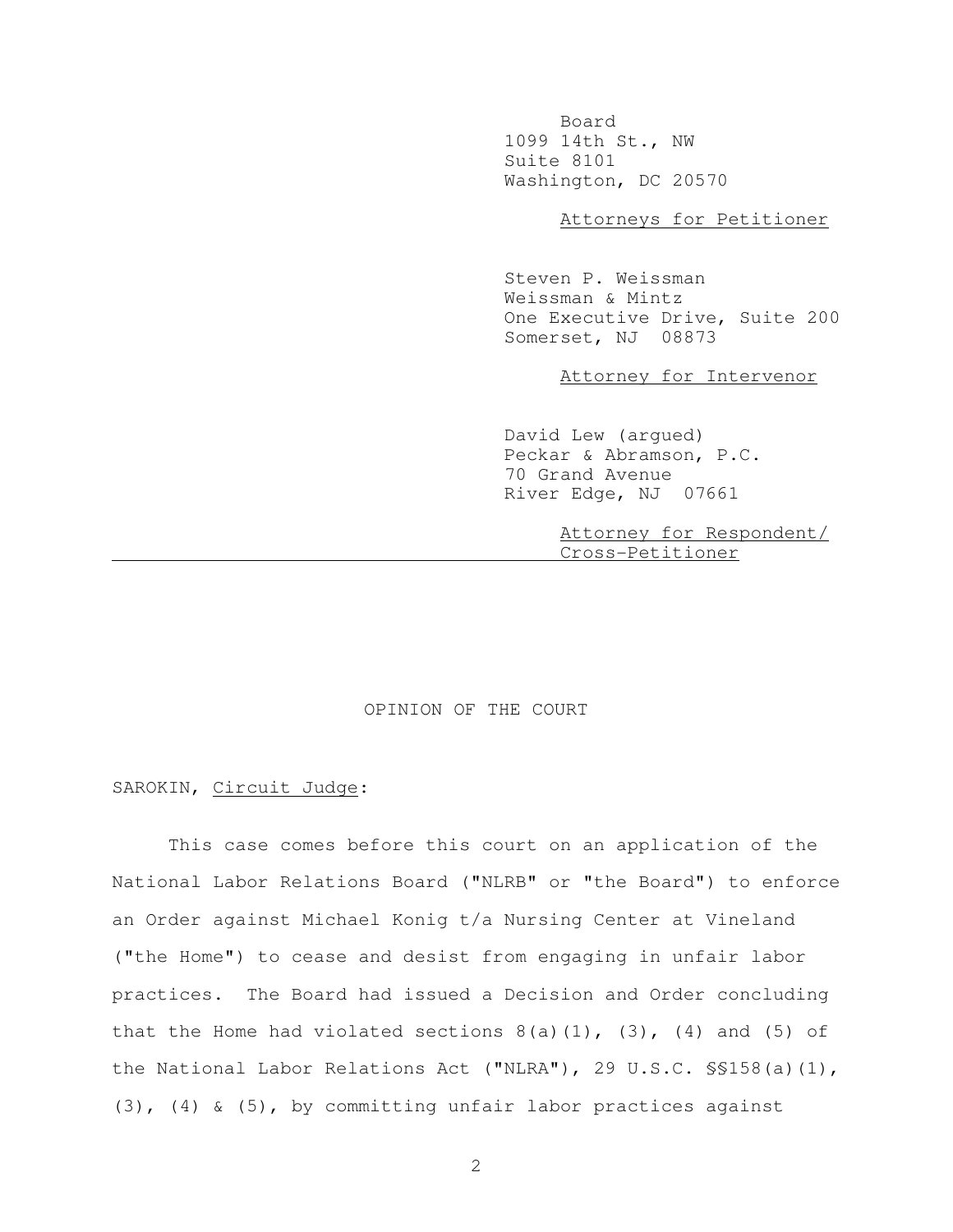several licensed practical nurses ("LPNs") engaged in union activities. The Home contests this Decision and Order on the ground that an intervening Supreme Court case, NLRB v. Health Care & Retirement Corp. of America, \_ U.S. \_, 114 S. Ct. 1778 (1994), overturned Board precedent, rendering LPNs supervisory employees who are not covered by the NLRA. Because the Home waived this contention by failing to raise it in the prior proceedings, we deny review and grant enforcement.

I.

 The Home is a long-term nursing home in Vineland, New Jersey. In June 1992, the Communications Workers of America, Local 1040, AFL-CIO ("CWA" or "the union") began seeking to organize the LPNs working at the Home.<sup>0</sup> Several LPNs became interested in the union. The union filed a petition for representation of the Home's LPNs on June 8, 1992.

 On July 8, 1992, the Board held a representation hearing to address three questions: (1) whether the LPNs were already represented by another union; (2) whether the unit was appropriately limited to LPNs; and (3) whether three of the LPNs were "charge nurses" and thus supervisors within the meaning of

l

<sup>&</sup>lt;sup>o</sup>The following brief summary of the facts in this case is based on the findings of the Board in its Decision and Order issued in Michael Konig t/a Nursing Center at Vineland, 314 NLRB 947 (1994). The Home has not raised any objections with respect to the Board's factual findings, nor did it object to the Board's conclusion that these facts constituted unfair labor practices under the Act. They have thus waived any objection as to the Board's findings, see NLRB v. Browning-Ferris Industries, Etc., 691 F.2d 1117, 1125 (3d Cir. 1982), and we will accept them as true.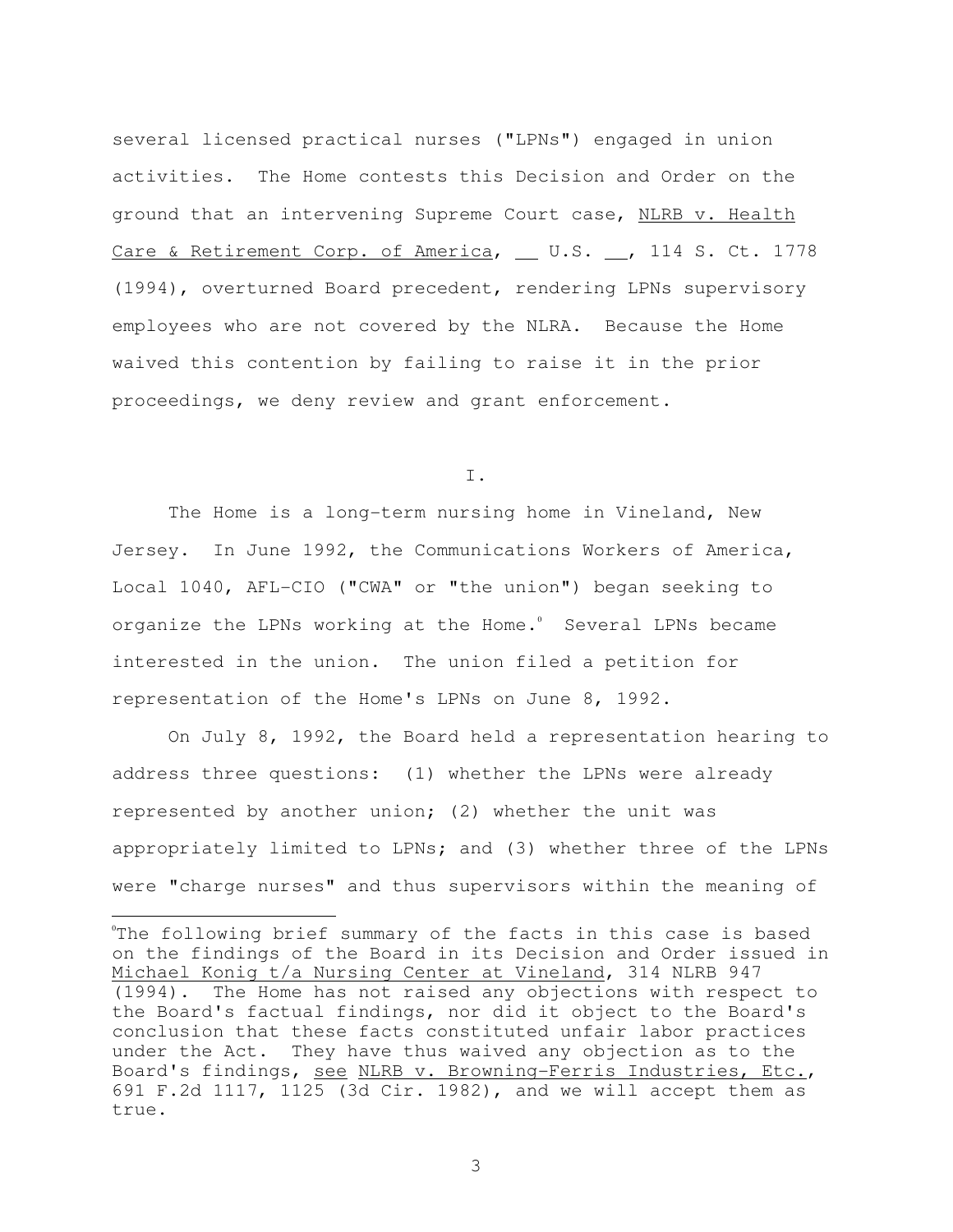section 2(11) of the NLRA, 29 U.S.C. § 152(11). The Regional Director found in favor of the union on all three issues and issued a Decision and Direction of Election on September 17, 1992. The election was conducted, and on October 27, 1992 the union was certified as the exclusive bargaining representative of the LPNs.

 Throughout this period, particularly following the CWA's filing of its representation petition and around the time of the representation hearing, the LPNs' unionization efforts met with serious impediments by the Home management. The LPNs were threatened, harassed, and some eventually were terminated as a result of their union activities.

 The union filed unfair labor practice charges against the Home, alleging that the Home had violated sections  $8(a)(1)$ ,  $(3)$ , (4) and (5) of the NLRA in July, August and September of 1992. The case was heard during March and May of 1993. On August 31, 1994, the NLRB issued a Decision and Order. Michael Konig t/a Nursing Center at Vineland, 314 NLRB 947 (1994). The Board found that the Home had discouraged employees from engaging in union activities and had discharged three LPNS and reduced the pay of a fourth because of their union activities and had thus engaged in unfair labor practices in violation of the NLRA. The Board accordingly ordered the Home to reinstate the three who had been terminated to their former positions or substantially similar positions and to make them whole for losses incurred, and to restore pay to the one whose salary had been reduced, including backpay. The Order also required the Home to bargain with the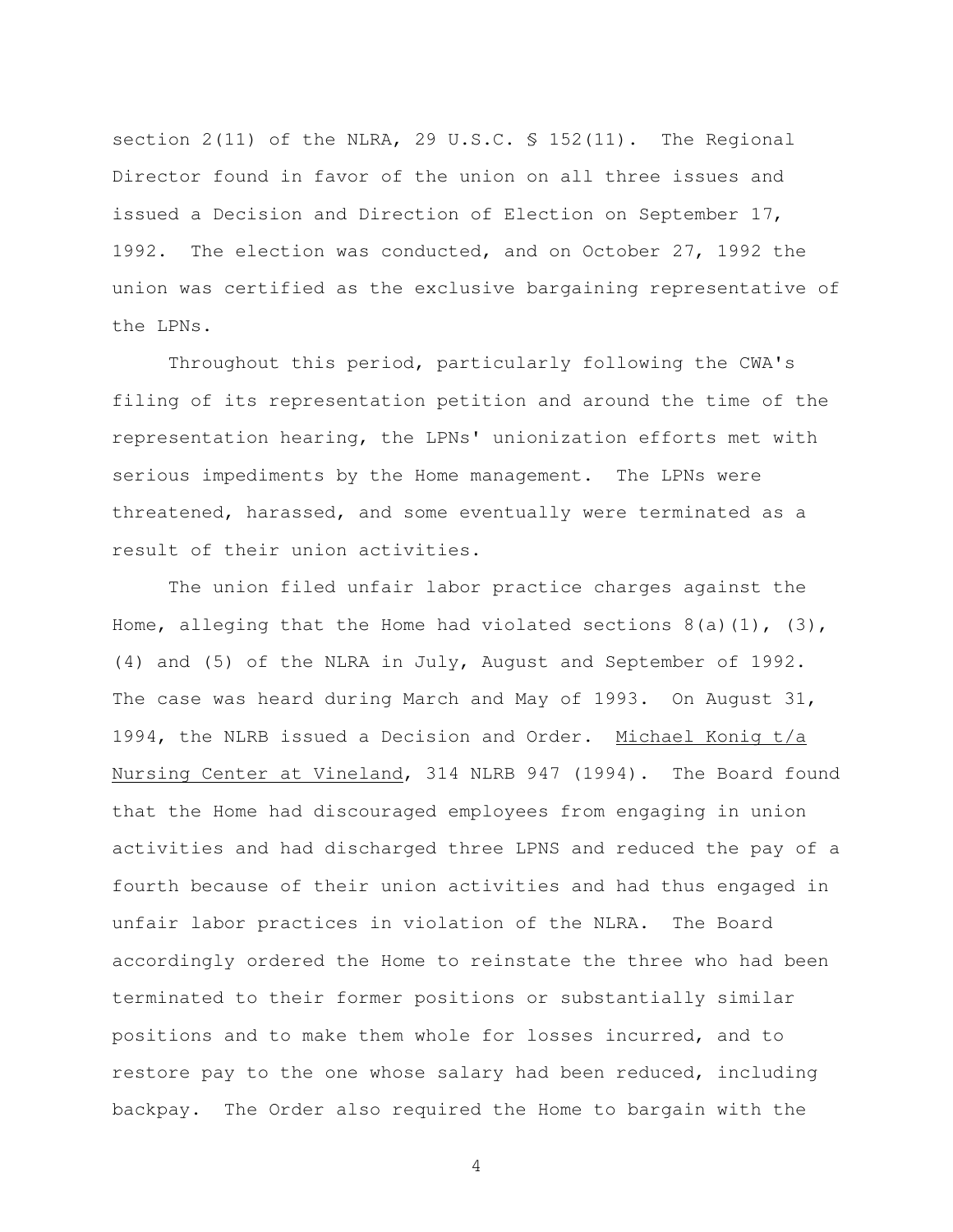CWA as the exclusive representative of the employees in the LPN unit on terms and conditions of employment. It is this Decision and Order that the Board seeks to enforce before this Court.

 Meanwhile, on May 23, 1994, after the case had been heard but before the Board had issued its opinion, the Supreme Court issued its decision in Health Care & Retirement Corp., in which it held that nurses who engage in patient care are acting "in the interest of the employer" and therefore may be supervisors within the meaning of the NLRA. NLRB v. Health Care & Retirement Corp., 114 S. Ct. 1778 (1994). Based on this Supreme Court decision, the Home has since refused to bargain with the CWA on the ground that the LPNs are supervisors not protected by the NLRA.

 In an action separate from the instant one, the union filed another unfair labor practice charge for refusal to bargain with the LPNs in July 1994, and a hearing was held on this issue in February 1995. Prodded by the decision in Health Care & Retirement Corp. the Home presented evidence that the LPNs were supervisors within the meaning of the NLRA and therefore unprotected by the Act. On May 12, 1995, the Administrative Law Judge ("ALJ") issued a Decision and Order in Case No. 4-CA-22933, concluding that the Home was barred from raising the objection to the representation unit on the basis that the LPNs were

֦

As explained, infra, the Supreme Court did not alter the Board's statutory interpretation of the other two prongs of the definition of supervisor, i.e. that (1) the individual engages in at least one of twelve designated supervisory activities; and (2) that the individual exercises independent judgment in performing these activities. See Health Care & Retirement Corp., 114 S.Ct. at 1780.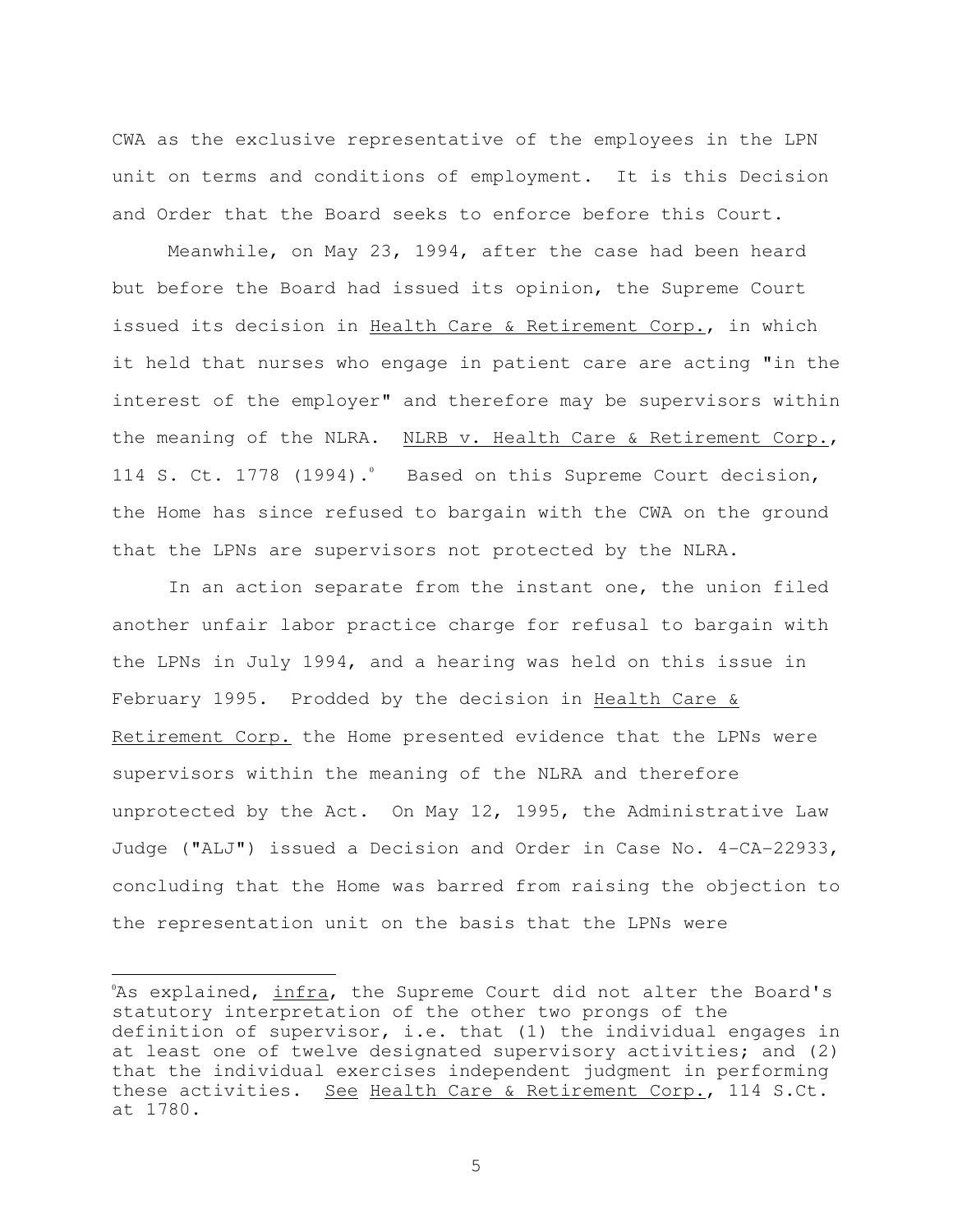supervisors at this unfair labor practices hearing when they had not raised this issue at the original representation proceeding, and that, in any event, the evidence introduced at the original representation hearing and the findings from that hearing did not support the contention that the LPNs were supervisors, even under Health Care & Retirement Corp. The Home was thus ordered to bargain with the union as the representative of the certified LPN unit. The Board later affirmed the ALJ's decision, accepting its rulings, findings and conclusions and explicitly noting that there was "no showing that the LPNs . . . exercise independent judgment in performing" assignments and that Health Care & Retirement Corp. was therefore inapplicable. Michael Konig t/a Nursing Center at Vineland, 318 NLRB No. 64 at 1 n.1 (1995). This court summarily denied the Home's petition to review this decision and granted the NLRB's cross-petition for enforcement on December 14, 1995. Konig v. NLRB, No. 95-3507 (December 14, 1995) (order).

#### II.

 The NLRB had jurisdiction to hear the unfair labor practice proceeding under section 10(a) of the NLRA, 29 U.S.C. § 160(a). This court has jurisdiction over the Board's appeal for enforcement of the Order under section 10(e) of the NLRA, 29 U.S.C. § 160(e), and over the Home's petition for review of the Order under section 10(f). 29 U.S.C. § 160(f).

 We will uphold the Board's findings of fact if they are supported by substantial evidence on the record considered as a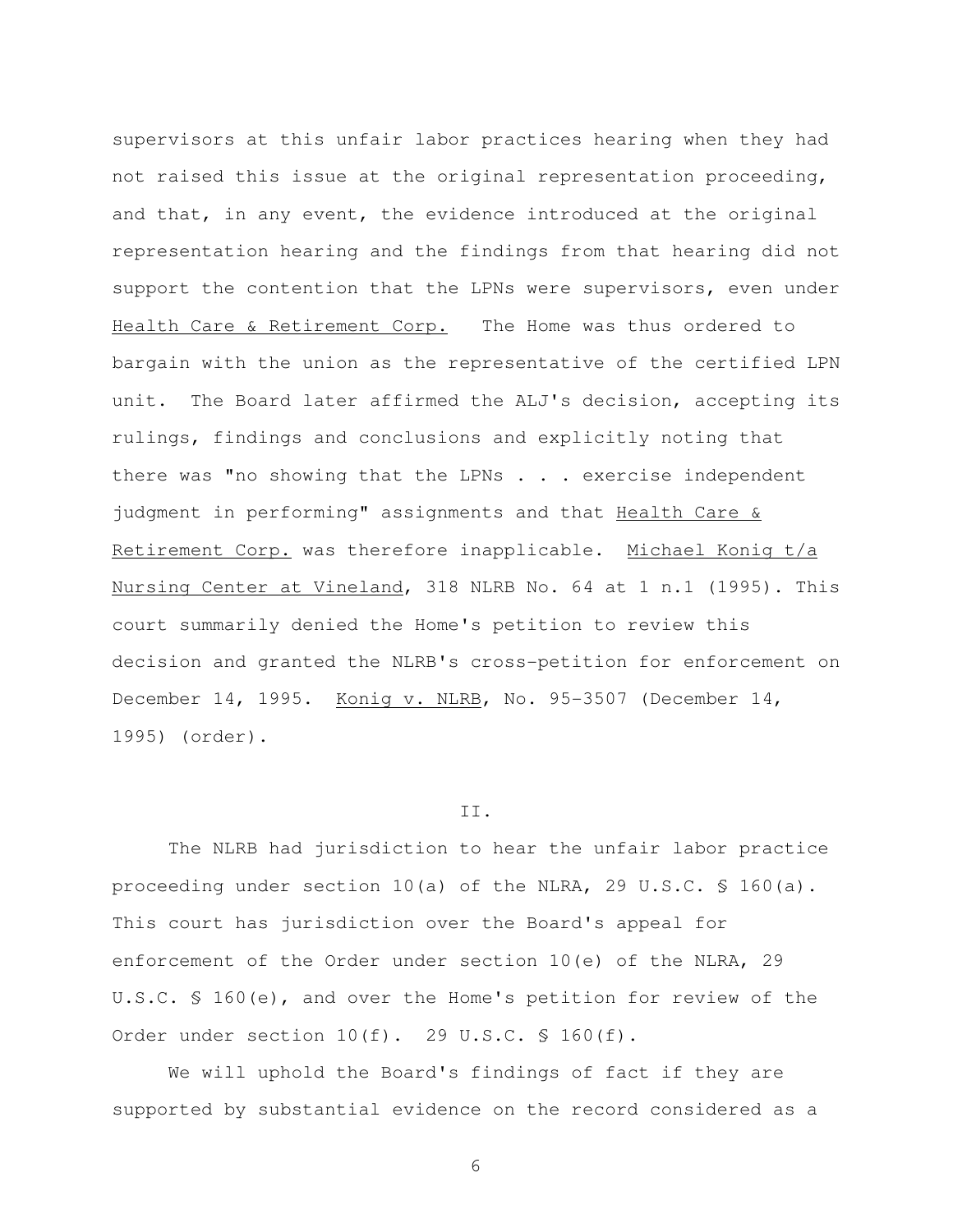whole. Universal Camera Corp. v. NLRB, 340 U.S. 474, 485-87 (1951). Our review of questions of law is plenary. Tubari Ltd. v. NLRB, 959 F.2d 451, 453 (3d Cir. 1992).

#### III.

 The NLRA does not provide protection for individuals who are supervisors within the meaning of the Act. See 29 U.S.C. §152(3); see also Waverly-Cedar Falls Health Care Center v. NLRB, 933 F.2d 626, 629 (8th Cir. 1991) ("By excluding 'supervisors' from the definition of 'employee,'  $\S$  2(3) of the Act . . . excludes supervisors from protection under the Act."). Section 2(11) of

the NLRA defines "supervisor" as follows: any individual having authority, in the interest of the employer, to hire, transfer, suspend, lay off, recall, promote, discharge, assign, reward, or discipline other employees, or responsibly to direct them, or to adjust their grievances, or effectively to recommend such action, if in connection with the foregoing the exercise of such authority is not of a merely routine or clerical nature, but requires the use of independent judgment.

29 U.S.C. § 152(11) (emphasis added). An individual is a supervisor within the meaning of the statute, then, if she (1) has the authority to engage in one of the twelve listed activities; (2) exercises that authority with "the use of independent judgment;" and (3) holds the authority "in the interest of the employer." Health Care & Retirement Corp., 114 S. Ct. at 1780.

 Prior to Health Care & Retirement Corp., the Board consistently had held that "'a nurse's direction of less skilled employees, in the exercise of professional judgment incidental to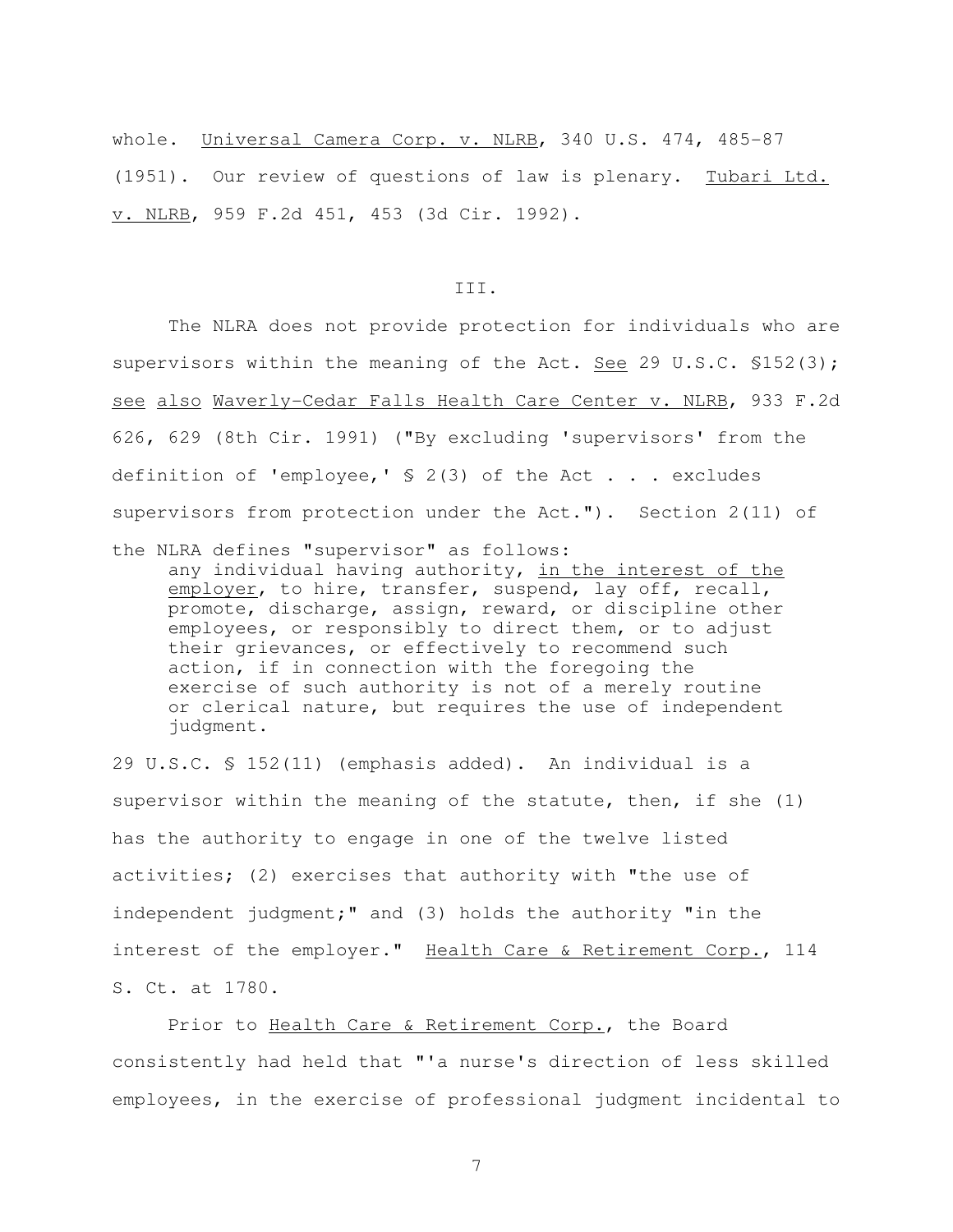the treatment of patients, is not authority exercised "in the interest of the employer."'"  $Id.$  (citation omitted). See, e.g., Northcrest Nursing Home, 313 NLRB 491, 493-94 (1993); Beverly Enters., Alabama Inc., 304 NLRB 861, 864 (1991) ("[W]e further find that assignment and direction of nurses aides' work by LPNs is routine and primarily in connection with patient care and does not establish that the LPNs are supervisors."); Phelps Community Medical Center, 295 NLRB 486, 490 (1989) (same); The Ohio Masonic Home, 295 NLRB 390, 395 (1989) (LPNs not supervisors because their direction of aides' work was done in "connection with patient care and did not go beyond into 'personnel authority which more directly promote the interests of the employer and which is not motivated by patient care needs.'") (citation omitted).

 The Supreme Court overturned the Board's statutory interpretation in its opinion in Health Care & Retirement Corp, 114 S. Ct. 1778 (1994). There, the Court concluded that "[p]atient care is the business of a nursing home, and it follows that attending to the needs of the nursing home patients, who are the employer's customers, is in the interest of the employer." Id. at 1782. It thus found that four LPNs who performed some of the twelve activities listed in the statute in the interest of patient care necessarily did so "in the interest of the employer" and were therefore supervisors under the Act.  $Id.$  at 1781, 1785.

A.

 The Home argues that in light of this recent decision, this court should deny enforcement of the Board's Order because it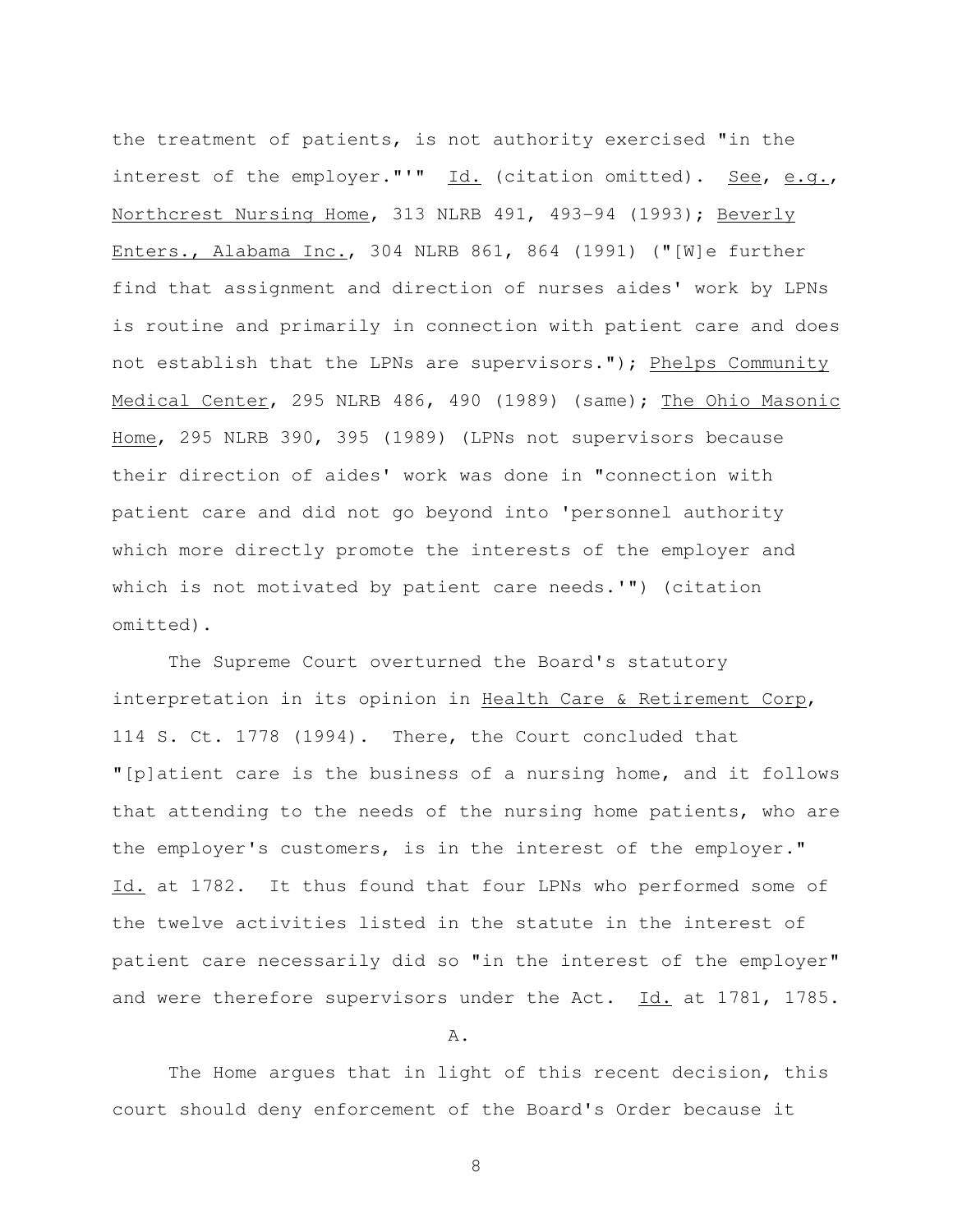renders the LPNs in the instant case supervisors and thus not entitled to the protection of the Act. Initially, we emphasize that Health Care & Retirement Corp. did not rule that all LPNs are necessarily supervisors; rather it ruled that all LPNs who perform one of the twelve tasks listed in section 2(11), exercising their own independent judgment and in the interest of patient care, are supervisors. Id.

 The Home claims that the record from the hearing before the administrative law judge in Michael Konig t/a Nursing Center at Vineland, Case No. 4-CA-22933, the action filed by the union in July of 1994 for the Home's refusal to bargain, demonstrates that the LPNs are supervisors under Health Care & Retirement Corp. We first note that case No. 4-CA-22933 was not consolidated with the instant case and is thus not presently before this panel on appeal. $\degree$  Therefore, we decline to consider the record from that case in this appeal. In any event, the Board in case No. 4-CA-22933 ruled that the record failed to demonstrate that the LPNs were supervisors, even in light of Health Care & Retirement Corp., and this court has affirmed the Board. Thus, even were

L

<sup>°</sup>On October 3, 1995, this court denied a motion to consolidate the instant appeal with the appeal from the Board's decision in case No. 4-CA-22933. Case No. 4-CA-22933 was then appealed separately from the instant matter, and a panel of this court denied review and granted enforcement. See Konig v. NLRB, No. 95-3507 (December 14, 1995) (order).

<sup>&#</sup>x27;In affirming the ALJ, the Board specifically noted that any evidence in the record suggesting that LPNs assigned and directed nurses' aides indicated that such actions were not taken with the exercise of independent judgment and therefore Health Care & Retirement Corp. was not applicable. Konig, 318 NLRB No. 64 at 1 n.1.

We note that, because the Board's decision in case No. 4-CA-22933 was based on alternative grounds (i.e. that the Home waived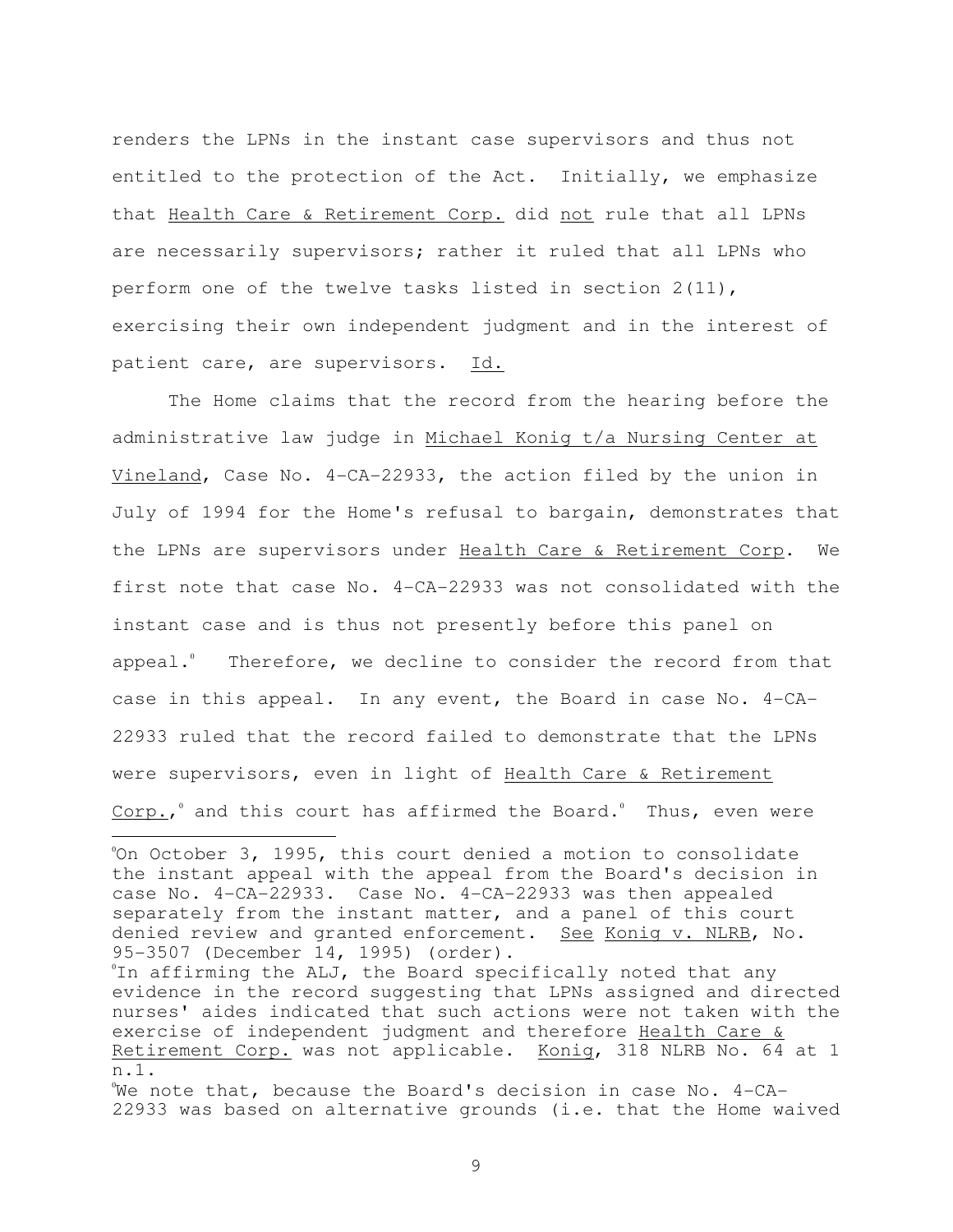we to consider the record, it seems doubtful that it would support the Home's contentions.

 Accordingly, there is nothing in the record before us to support the Home's contention that the LPNs are supervisors under Health Care & Retirement Corp. However, because we decide, infra, that the Home may not object to the Board's Order on the ground that the LPNs are supervisors at this juncture in the proceeding, it will not be necessary to remand this case to determine whether the LPNs are supervisors.

B.

 In the original proceeding before the Board, the Home failed to raise its current contention that the Act did not apply to the LPNs because they were supervisors. $\degree$  Section 10(e) of the NLRA bars an appellate court from reviewing an issue that was not

 $\overline{a}$ 

its opportunity to raise this issue and that the record did not demonstrate that the LPNS were supervisors), this court's denial of review and grant of enforcement in that action does not preclude the Home from litigating the supervisory status of the LPNs in this action. The Board's findings regarding the supervisory status of the LPNs was not essential to the court's judgment. See Restatement (Second) of Judgments, § 27 cmt. h (1982) ("If issues are determined but the judgment is not dependent upon the determinations, relitigation of those issues in a subsequent action between the parties is not precluded."). <sup>0</sup>During the hearing regarding the union's petition for representation, the Home did raise the claim that certain LPNs were supervisors within the meaning of  $S$  2(11) because they are charge nurses. First, we note that this objection was proffered in a different proceeding from the one at issue in this appeal for review and therefore has no bearing on the instant action. Second, even had this objection been raised in the instant action, it was only in reference to these three LPNs as charge nurses. The objection did not apply to the remaining LPNs in the bargaining unit. In fact, by claiming supervisory status specifically as to these three employees, the Home implicitly accepted that the other LPNs were not supervisors.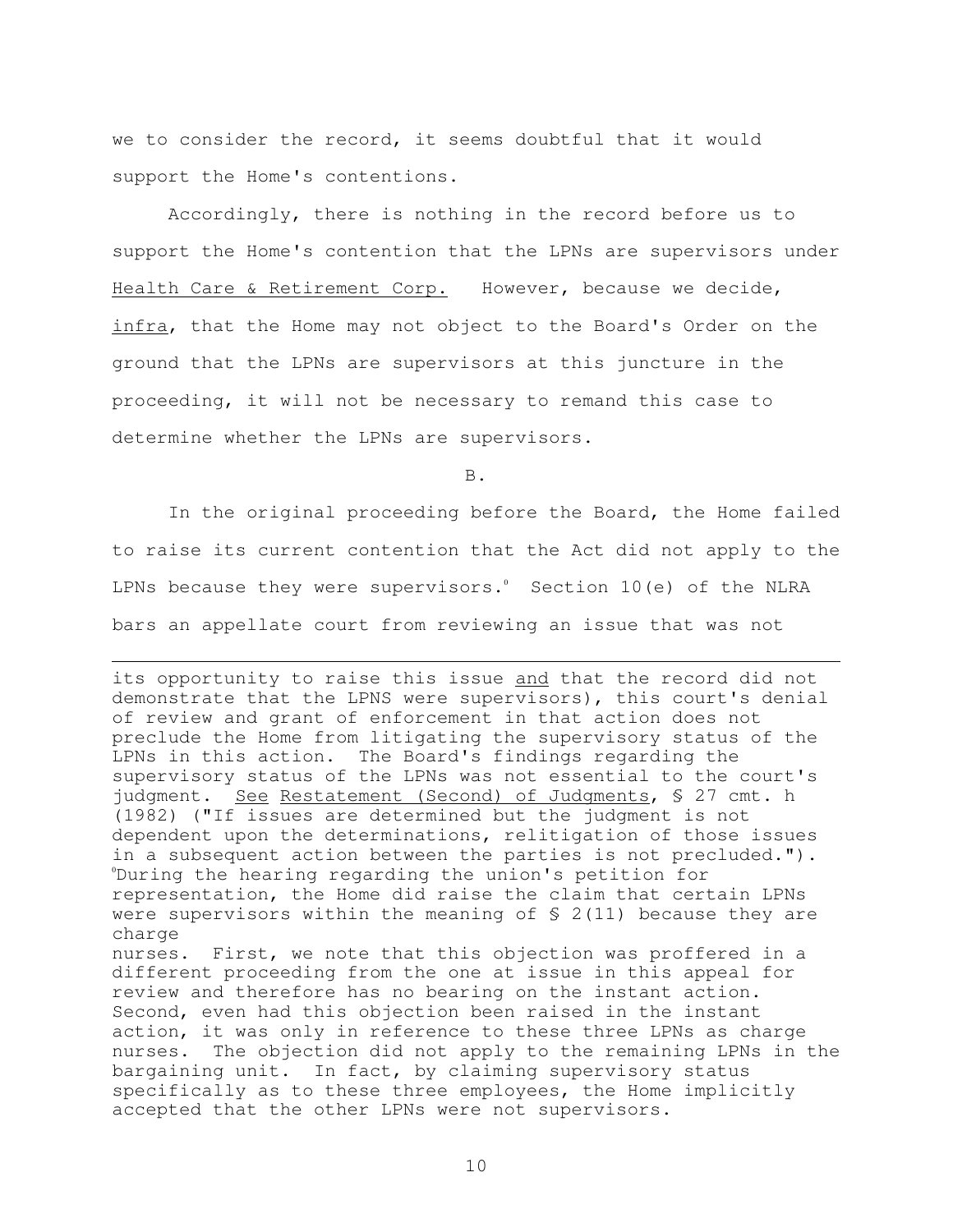raised in the Board proceeding: "No objection that has not been urged before the Board . . . shall be considered by the court, unless the failure or neglect to urge such exception shall be excused because of extraordinary circumstances." 29 U.S.C. §160(e). The Supreme Court has construed this rule strictly. See Woelke & Romero Framing, Inc. v. NLRB, 456 U.S. 645, 665-66 (1982). In Woelke & Romero Framing, the Board had addressed an issue sua sponte which had not been raised or argued by either party. When the petitioner sought review of the court of appeals' ruling on that issue before the Supreme Court, the Court held that under section 10(e), the court of appeals had no jurisdiction to consider the question because the petitioner had not raised it before the Board. The Court specifically noted that the petitioner "could have objected to the Board's decision in a petition for reconsideration or rehearing" and its "failure to do so prevents consideration of the question by the courts." Id. at 666.

 The Home argues, however, that the Supreme Court's decision in Health Care & Retirement Corp. constitutes an "extraordinary circumstance," and that, thus, by the terms of section 10(e) of the NLRA, its failure to raise the issue of the LPNs' supervisory status before the Board should be excused in this case.

 The Supreme Court has held on at least one occasion that intervening Supreme Court case law may be considered an "extraordinary circumstance" under section 10(e), allowing a reviewing court to decide an issue that was not raised originally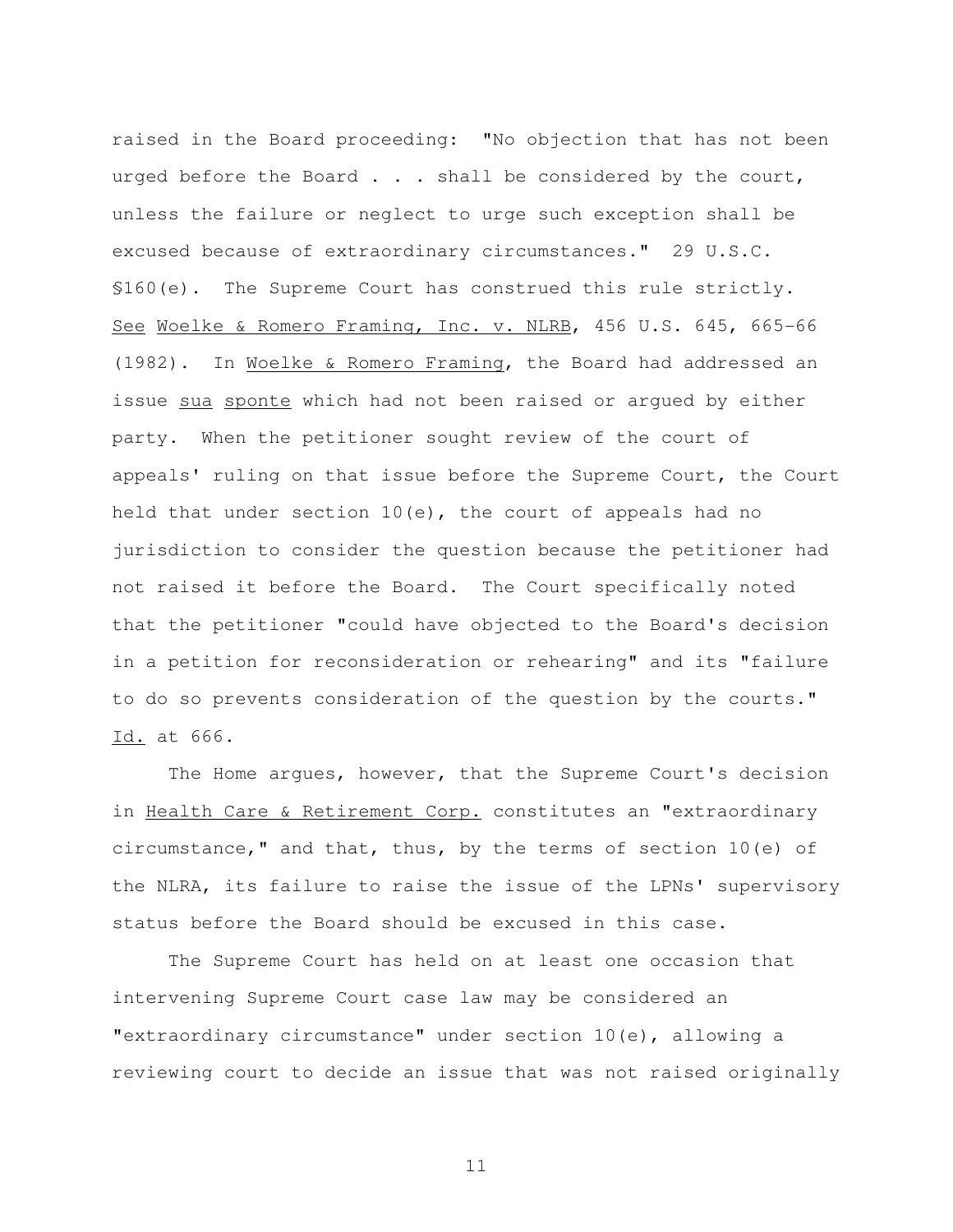before the Board. In Sure-Tan, Inc. v. NLRB, the petitioners sought to raise for the first time a First Amendment argument suggested by a Supreme Court decision, Bill Johnson's Restaurant, Inc. v. NLRB, 461 U.S. 731 (1983), which had been issued six months after the petition for certiorari in Sure-Tan had been filed. Sure-Tan, Inc. v. NLRB, 467 U.S. 883, 896 & n.7 (1984). The Court held that it could address this argument even though petitioners had not raised it before the Board as required by section 10(e) because the intervening and substantial change in controlling law occasioned by Bill Johnson's Restaurant qualified as an extraordinary circumstance. Sure-Tan, 467 U.S. at 896 n.7. Thus, it might appear that under Sure-Tan, the Home may raise the issue of the LPNs' supervisory status in light of the Health Care & Retirement Corp. decision.

 We find, however, that the facts of the instant matter are substantially different from those in Sure-Tan, rendering that holding inapplicable to the instant case. As noted above, the decision in Bill Johnson's Restaurant was issued six months after the petition for certiorari in Sure-Tan was filed. The petitioner in that case thus could not have raised the issue before the Board or even the court of appeals because Bill Johnson's Restaurant had not yet been decided. Here, by contrast, the Supreme Court's decision in Health Care & Retirement Corp. was issued on May 24, 1994, three months before the Board's August 31, 1994 decision in this matter. Thus, the Home easily could have informed the Board of the Health Care & Retirement Corp. decision and raised the issue of the LPNs'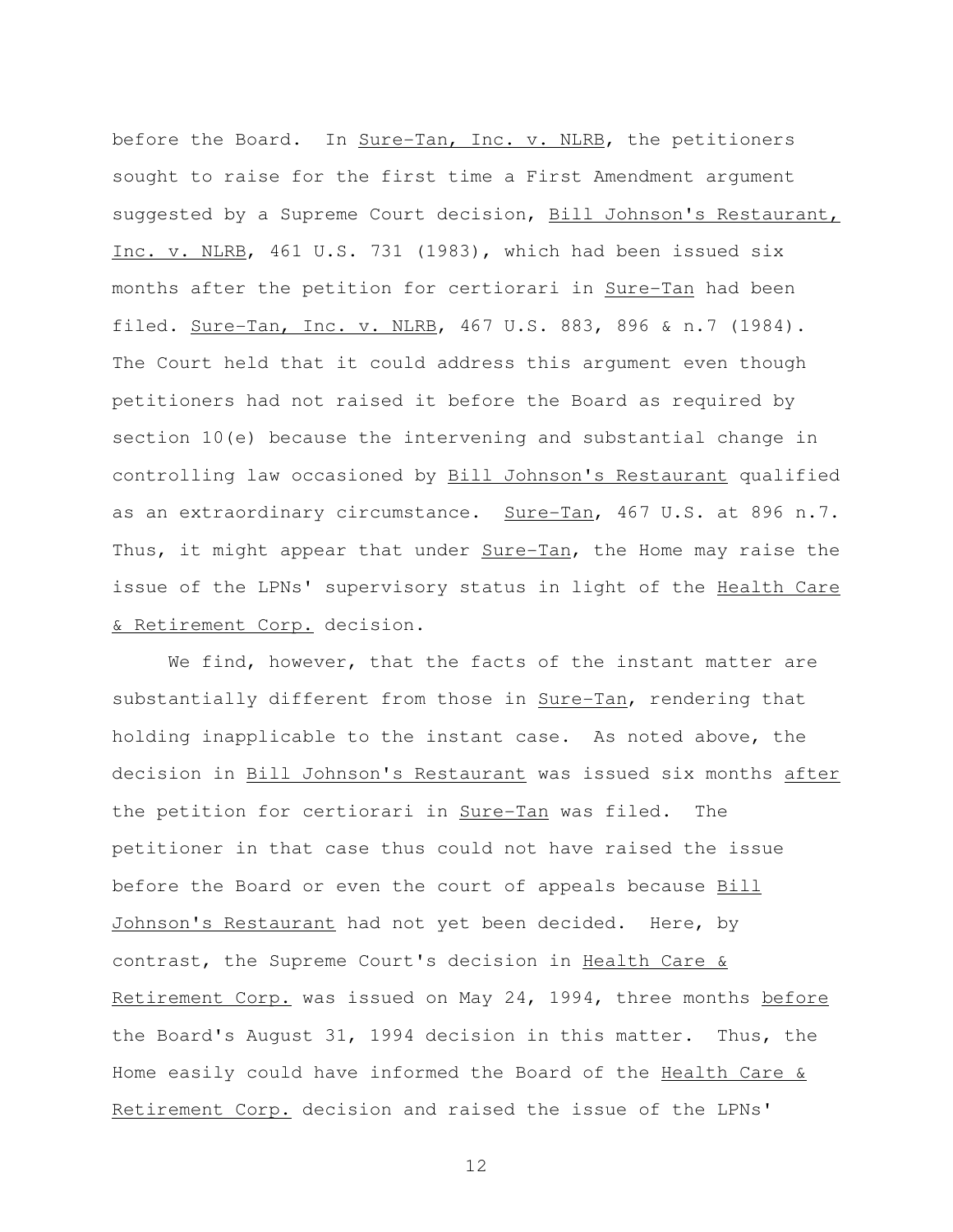supervisory status before the Board during those three months. Indeed, as made clear in Woelke & Romero Framing, the Home had the obligation to raise the argument itself because, even had the Board addressed the issue sua sponte, any reviewing court would not have had jurisdiction due to the parties' failure to argue the point before the Board. Woelke & Romero Framing, 456 U.S. at 665-66. The Home could even have filed a petition for reconsideration as permitted by 29 CFR § 102.48(d)(1) following the Board's decision.<sup>0</sup> Yet, it failed to do so.

Unlike in Sure-Tan, then, where the petitioner could not have raised the argument suggested by intervening precedent until after the petition for certiorari was granted, there were no extraordinary circumstances here that would have prevented the Home from raising the issue of the LPNs' supervisory status until now. The Home's failure to raise the argument, and certainly its failure to file a petition for reconsideration, deprives this court of jurisdiction to address this question under section 10(e) of the NLRA. See Woelke & Romero Framing, 456 U.S. at 665- 66.

C.

֦

<sup>&</sup>quot;The text of 29 CFR  $S$  102.48(d)(1) reads, in relevant part, as follows:

A party to a proceeding before the Board may, because of extraordinary circumstances, move for reconsideration, . . . after the Board decision or order. A motion for reconsideration shall state with particularity the material error claimed and with respect to any finding of material fact shall specify the page of the record relied on.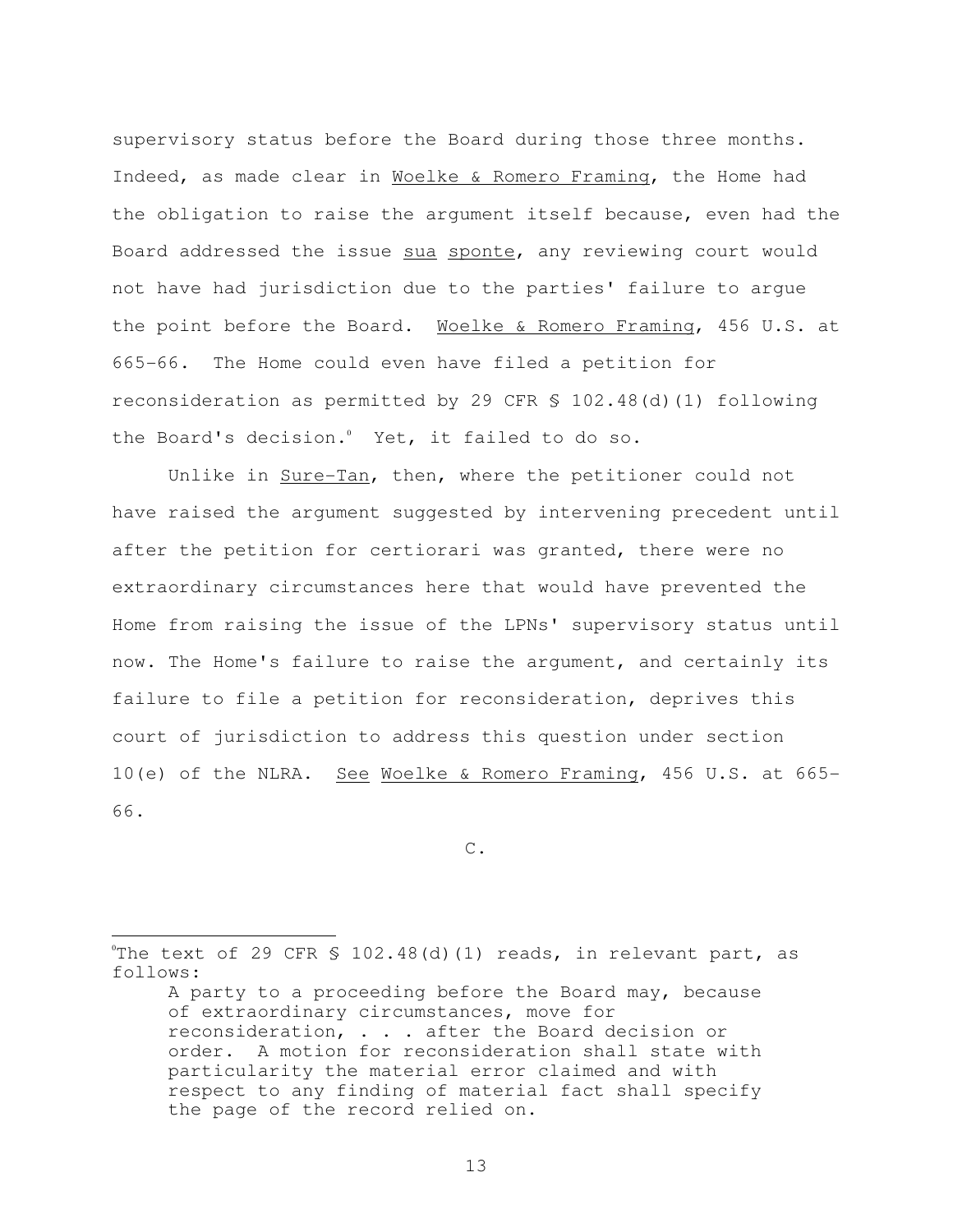We now briefly address the question of whether, assuming the LPNs at issue in the current action are supervisory personnel, the Board had jurisdiction to issue an order compelling reinstatement and backpay for supervisors. We address this issue despite our conclusion, supra, that the Home has waived its objection because the Home claims that a challenge regarding lack of jurisdiction can be raised at any time. Petitioner's Brief at 27.

 The Home's argument fails to recognize the distinction between jurisdiction in the sense of the overall authority of the Board to hear the case under the NLRA and the jurisdiction of the Board to issue an order based upon a factual determination made by the Board. "While the Board's statutory jurisdiction may be raised at any time, the facts upon which the Board determines it has jurisdiction may be challenged only upon timely exception." NLRB v. Peyton Fritton Stores, Inc., 336 F.2d 769, 770 (10th Cir. 1964) (per curiam); see also Polynesian Cultural Center, Inc. v. NLRB, 582 F.2d 467, 472 (9th Cir. 1978).

 The question of whether the Board had the jurisdiction to order reinstatement and backpay to the LPNs rests on the factual determination by the Board regarding their supervisory status. The Home cannot raise this type of jurisdictional objection for the first time before this court absent extraordinary circumstances.

 Indeed, in NLRB v. International Health Care, Inc., 898 F.2d 501, 506-507 (6th Cir. 1990), the Sixth Circuit arrived at the same conclusion when addressing an issue virtually identical to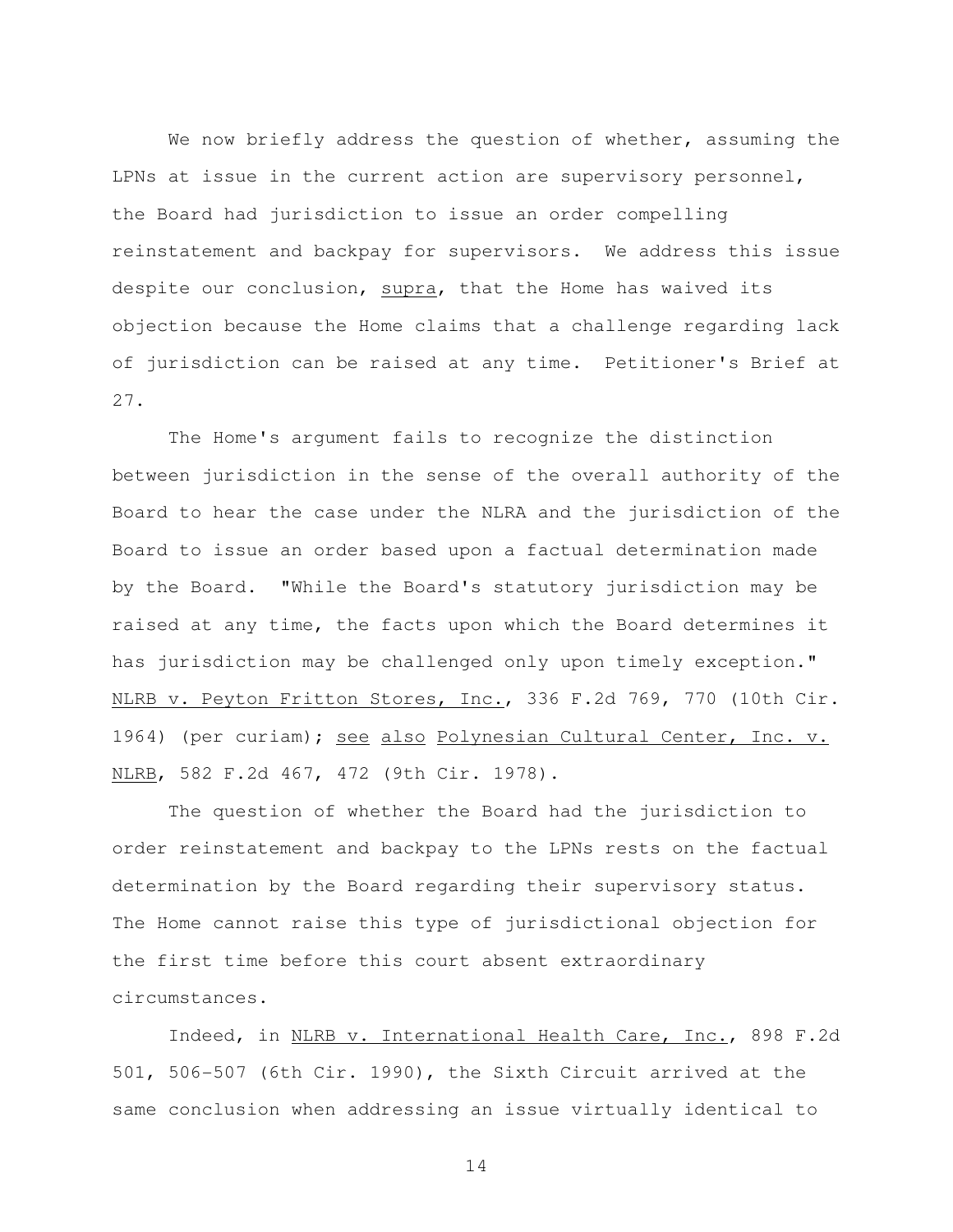the one currently before us. There, as here, the court was called upon to decide whether the employer could raise an objection for the first time that the Board lacked jurisdiction to order the employer to bargain with a unit of LPNs because the LPNs were supervisors under the reasoning of the Sixth Circuit's case NLRB v. Beacon Light, 825 F.2d 1076 (6th Cir. 1987). The court concluded that this sort of jurisdictional challenge based on factual determinations could not be raised for the first time before the court of appeals. International Health Care, 898 F.2d at 506-07 (citing NLRB v. Ferraro's Bakery, Inc., 353 F.2d 366 (6th Cir. 1965) (holding that the Board had jurisdiction to determine whether certain workers were "employees" within the NLRA and failure of respondent to file timely exception to factual determination was not an exceptional circumstance)).

We accept the reasoning of the Sixth Circuit, as well as the Ninth and Tenth Circuits, and conclude that the Home cannot raise for the first time before this court an objection to the Board's jurisdiction to award backpay and reinstatement to LPNs on the theory that they are supervisors.<sup>0</sup>

We further mention here, as an aside, that even if the LPNs are in fact supervisors, the Board may still have jurisdiction to order their reinstatement and backpay. First, "it is settled law that, notwithstanding the statutory exclusion of supervisors from the Act's protection . . . an employer's discharge of a supervisor may give rise to an  $8(a)$  (1) violation." Kenrich

֦

Uudge Alito does not join the portion of Part III of this opinion that comes after this footnote.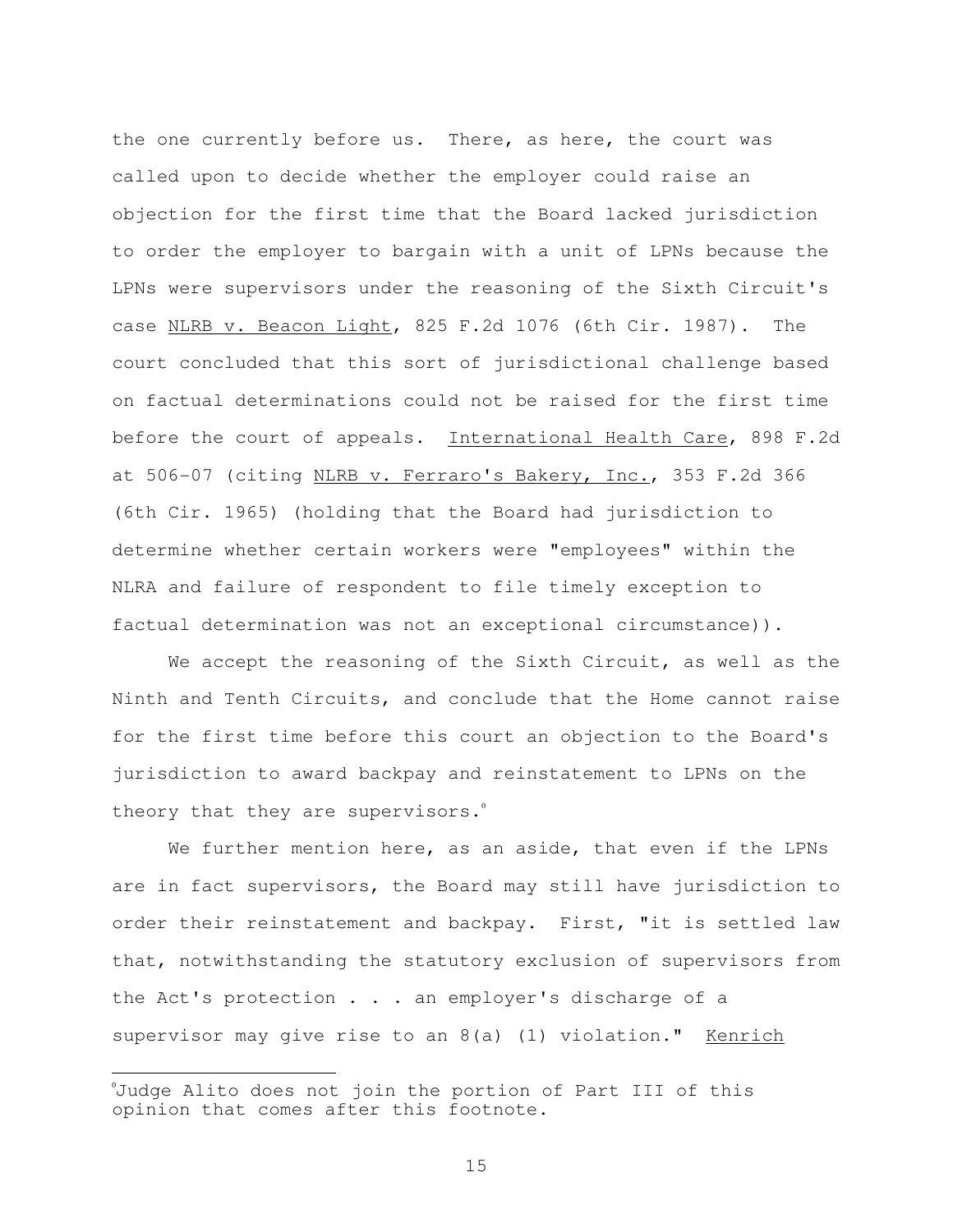Petrochemicals, Inc. v. NLRB, 893 F.2d 1468, 1475 (3d Cir.), enforced on other grounds, 907 F.2d 400 (3d Cir. 1990) (in banc) (citations omitted). Specifically, the Board has the authority "to order the reinstatement of a supervisor whose firing resulted not from her own pro-union conduct, but from the employer's efforts to thwart the exercise of section 7 rights by protected rank-and-file employees." Kenrich Petrochemicals, 907 F.2d at 406.

We recognize that, assuming arquendo that the LPNs are supervisors under Health Care & Retirement Corp., this case does not involve the discharge of supervisors for purposes of thwarting the exercise of rights of non-supervisory employees. Rather, the LPNs in this case were discharged for engaging in pro-union activity to protect their own rights. This court has held that in instances where a supervisor is discharged for seeking to invoke the Board's protection on her own behalf, the Board lacks jurisdiction to grant reinstatement and backpay. Hi-Craft Clothing Co. v. NLRB, 660 F.2d 910, 917-18 (3d Cir. 1981).

 Nonetheless, we cannot ignore the reality that, at the time that the LPNs were engaged in pro-union activity and the Home actively discouraged it, the Home knew that under the Board's legal precedent in force at the time, the LPNs were employees not supervisors. It would be ironic to deny enforcement of the Board's Order merely because the Home's egregious violations of the Act were perpetrated against individuals who subsequently were determined to be supervisors and thus not protected. Such a conclusion would violate the spirit of the Act. Thus, while